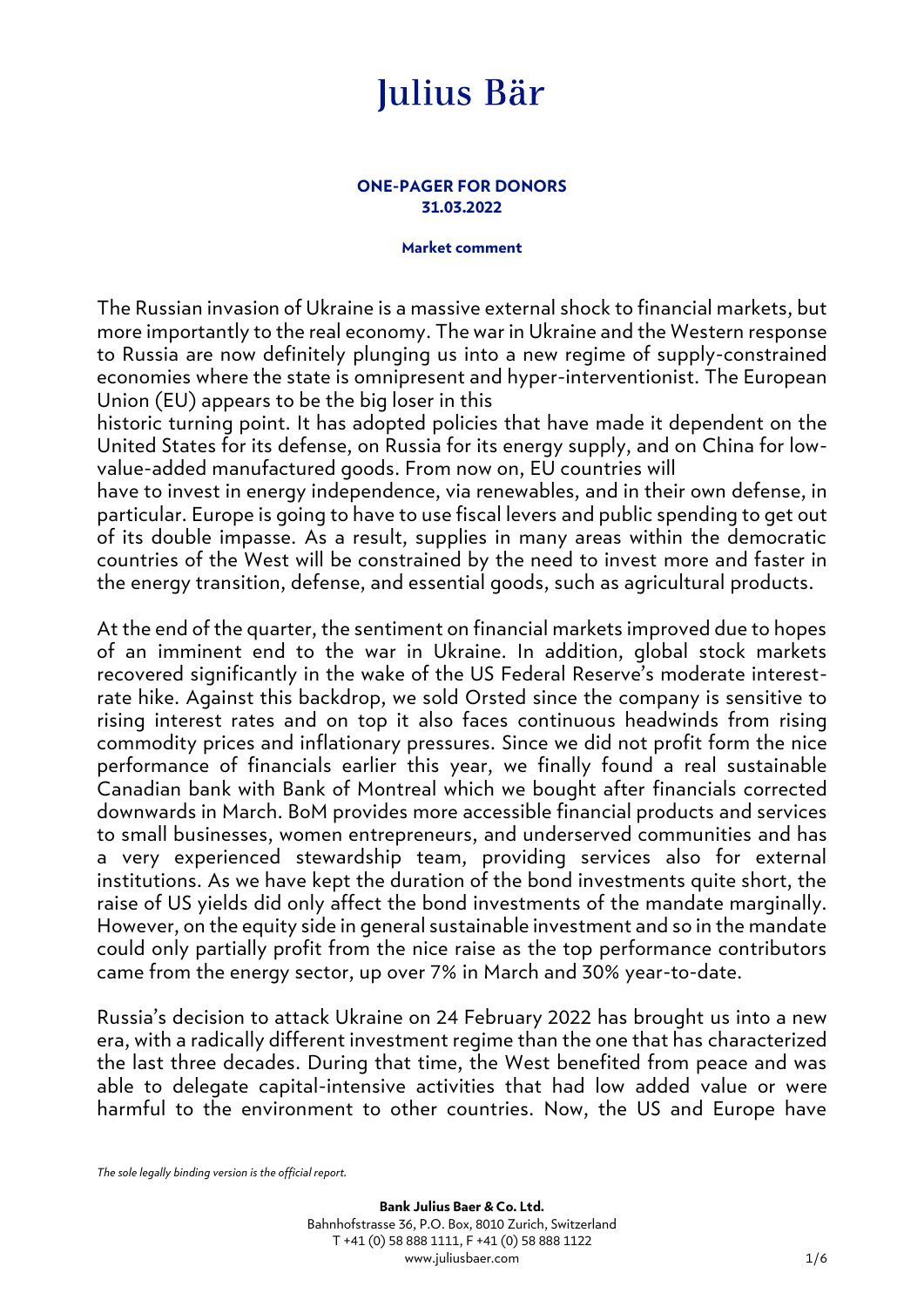become aware of their dependence on countries whose regimes may prove hostile to liberalism and democracy, and they are ready to change that. Politics has gained in importance, and the reactionary function of central banks has changed. On 16 March, the US Federal Reserve raised interest rates for the first time during an external shock. Nevertheless, we believe that the recovery in yields will be gradual. There are many reasons for this, including record debt, technological progress, and the cyclical effects of changes in the prices of financial and real estate assets. This environment will be structurally favorable to equities, which will benefit from higher nominal economic growth than in the last 20 years.

| <b>Portfolio summary</b> |                  |                  |  |  |
|--------------------------|------------------|------------------|--|--|
|                          | Month - March 22 | 2022             |  |  |
| $Initial*$               | 119'417'646.15   | 134'941'803.12   |  |  |
| <b>Deposits</b>          | 0.00             | 0.00             |  |  |
| Withdrawals              | 0.00             | $-3'000'000.00$  |  |  |
| Result (performance)     | 174'875.10       | $-13'849'281.87$ |  |  |
| Final                    | 119'592'521.25   | 118'092'521.25   |  |  |

\*31.12.2021 for "2022"; 28.02.2021 for "Month"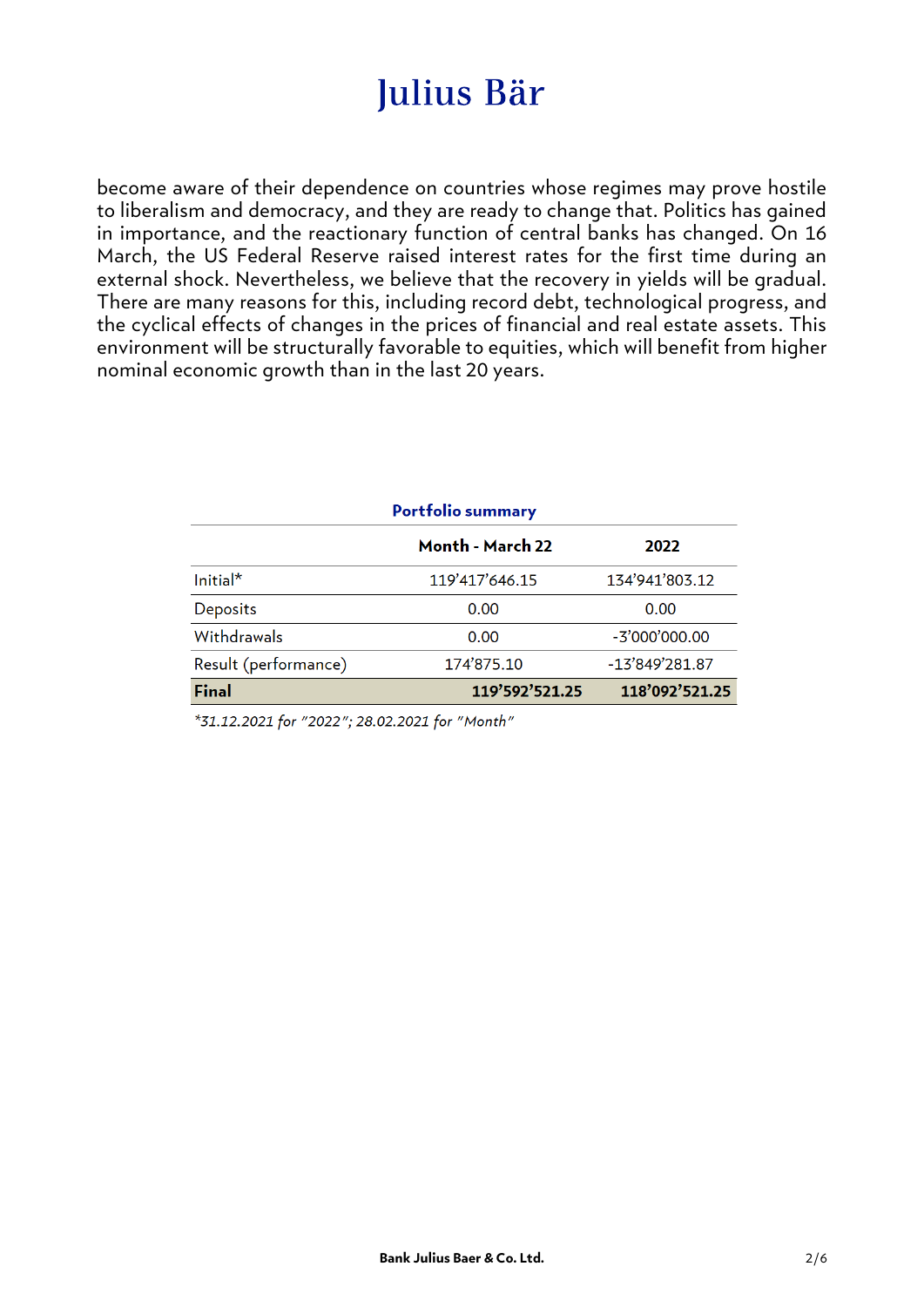| Allocation per asset class and performance in USD |                |        |            | <b>Benchmark</b> |            |            |
|---------------------------------------------------|----------------|--------|------------|------------------|------------|------------|
| Asset class                                       | Market value   | %      | <b>MTD</b> | <b>YTD</b>       | <b>MTD</b> | <b>YTD</b> |
| Cash and short-term investments                   | 9'249'312.94   | 7.83%  | 1.80%      | 3.59%            | $-0.05%$   | $-0.09%$   |
| Bonds and similar positions                       | 39'092'734.71  | 33.10% | $-1.83%$   | $-3.88%$         | $-2.56%$   | $-7.26%$   |
| Equities and similar positions                    | 67'693'625.76  | 57.32% | 1.36%      | $-15.17%$        | 3.25%      | $-6.95%$   |
| Alternative Investments                           | 2'056'847.84   | 1.74%  | 0.03%      | 0.23%            | 0.03%      | 0.16%      |
| <b>Total</b>                                      | 118'092'521.25 | 100%   | 0.23%      | $-10.28%$        | 1.11%      | $-6.51%$   |

| <b>U.S.A. Consumer Price Index (CPI)</b> |       |
|------------------------------------------|-------|
| 1-month % change (February 22)           | 0.80% |
| 2022 % change (February 22)              | 1.45% |

### Performance

| Month (March 2022) |           | Year (2022) |            |  |
|--------------------|-----------|-------------|------------|--|
| <b>Nominal</b>     | Real      | Nominal     | Real       |  |
| 0.23%              | $-0.57\%$ | $-10.28\%$  | $-11.73\%$ |  |

\*assuming CPI data from February 2022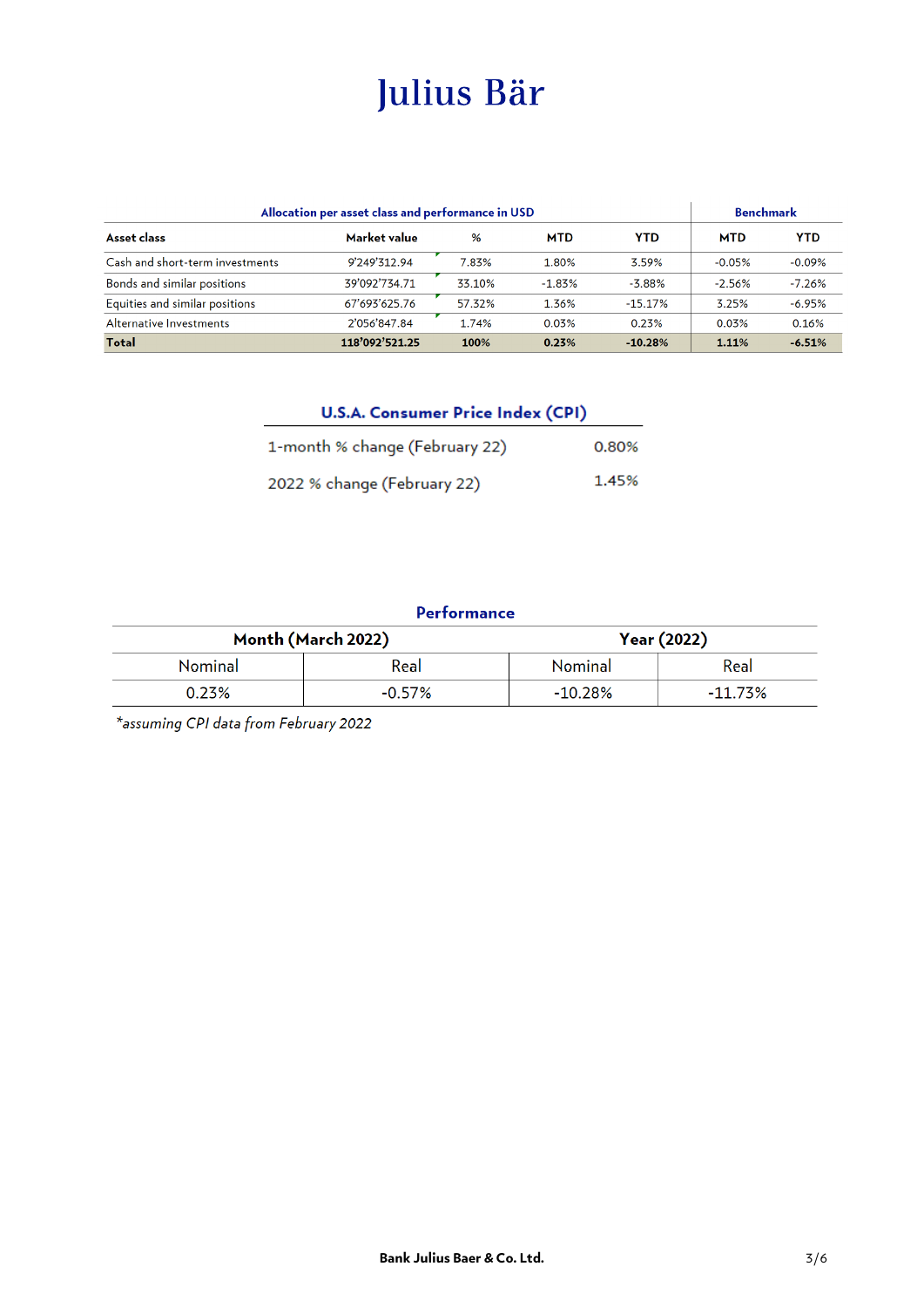**Allocation per asset class** 



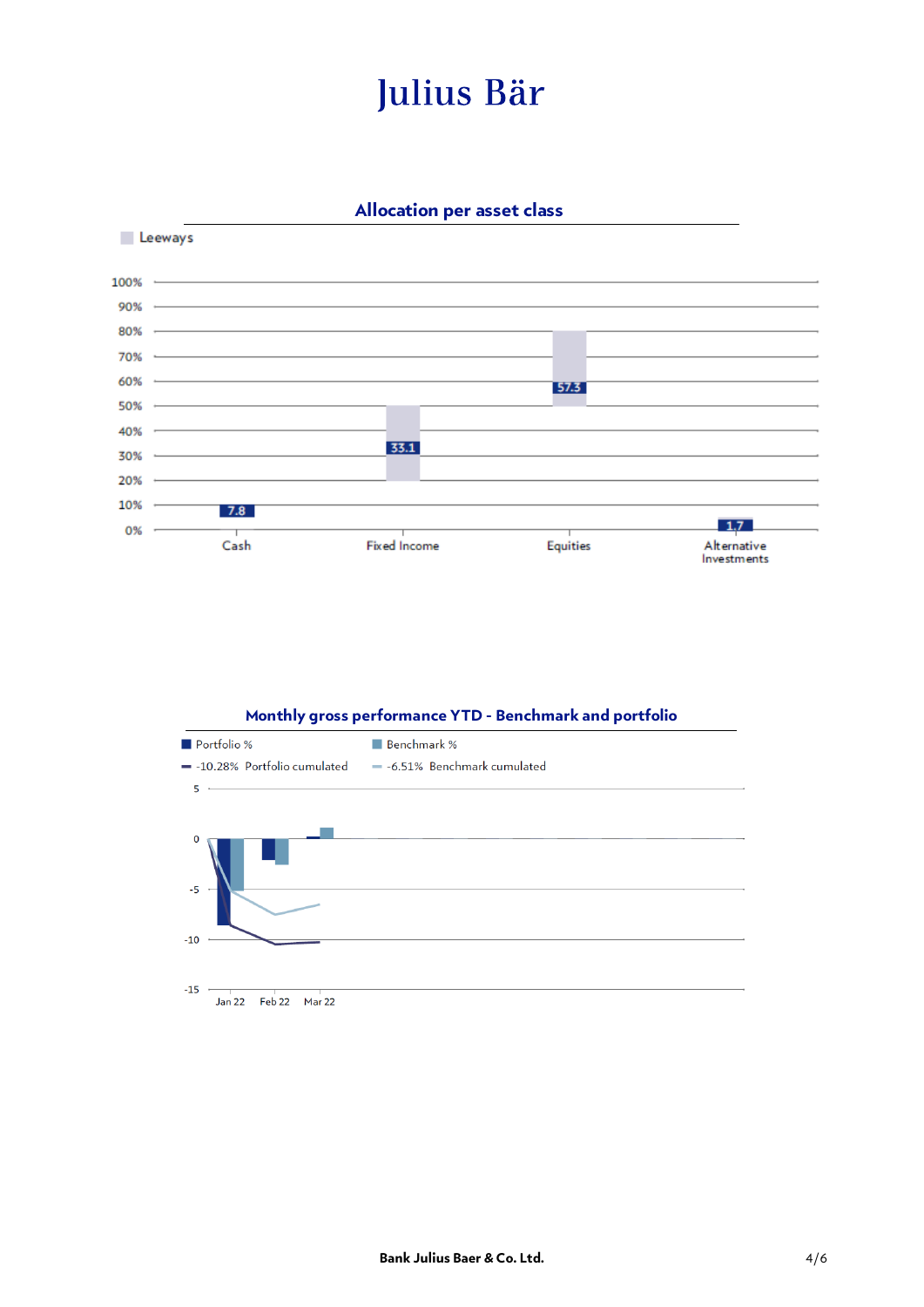

### **Development of equity - comparison with equity indices**